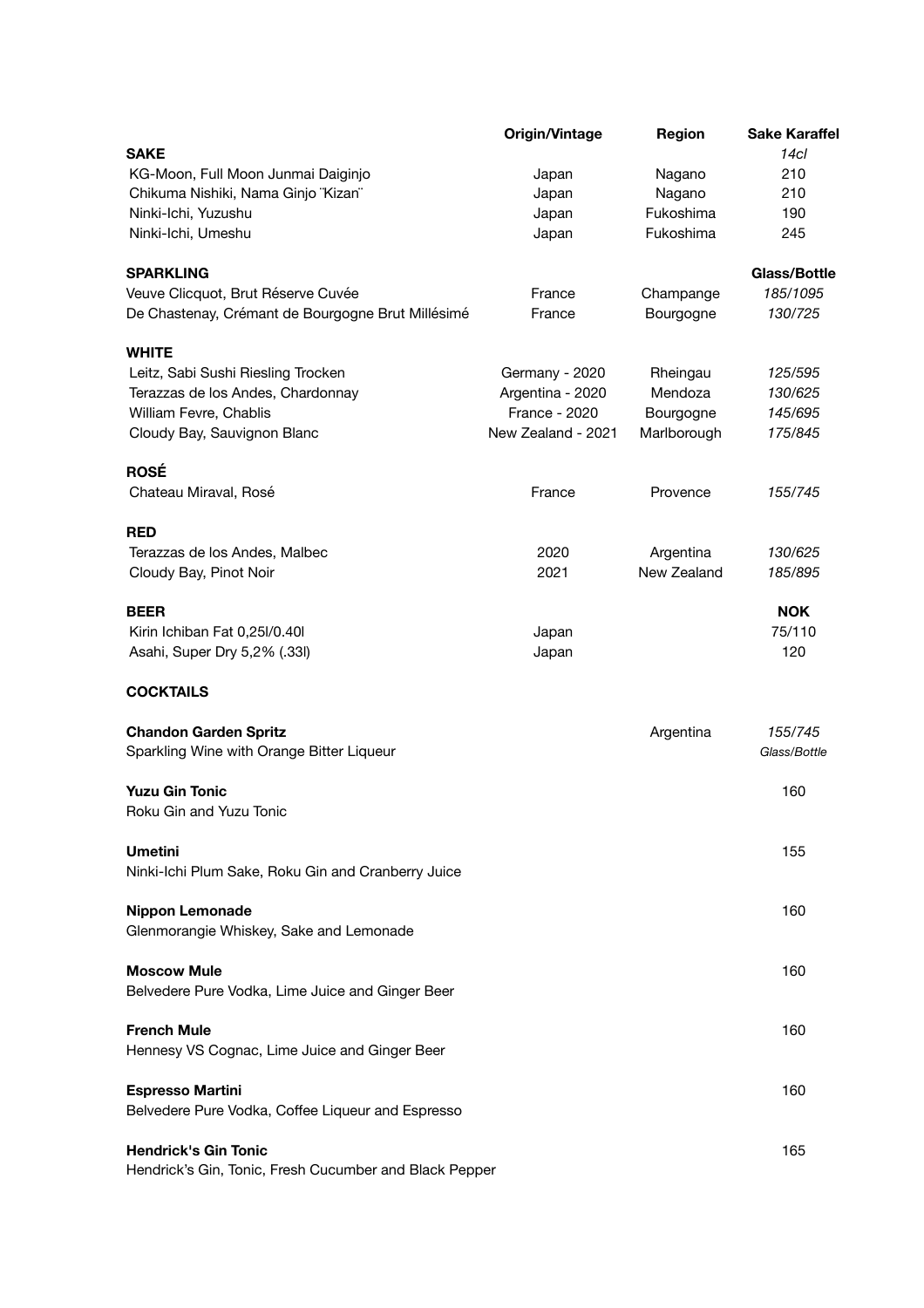| <b>SPARKLING &amp; CHAMPAGNE</b>                       | <b>Vintage</b>          | <b>Origin/Region</b> | <b>Bottle</b> |
|--------------------------------------------------------|-------------------------|----------------------|---------------|
| Krug, Grande Cuvée                                     | <b>NV</b>               | Champange            | 3445          |
| Veuve Clicquot, Extra Brut Extra Old                   | 2018                    | Champange            | 1595          |
| Vve Fourny & Fils, Rosé "Les Rougesmonts" Extra Brut   | 2016                    | Champange            | 1445          |
| Vve Fourny & Fils, "Blanc de Blancs" Brut Nature       | 2021                    | Champange            | 1495          |
| Agrapart, "7 Cru" Brut                                 | 2018                    | Champagne            | 1595          |
| Nyetimber, Rosé                                        | <b>NV</b>               | England              | 1195          |
| Lisa Bunn, 'Wintersheim Fraugarten' Reisling Sekt Brut | 2018                    | Germany              | 845           |
| <b>SAKE</b>                                            | <b>Size</b>             | <b>Region</b>        |               |
| KG-Moon, Full Moon Junmai Daiginjo                     | 0.721                   | <b>Ishikawa</b>      | 895           |
| Kanon, Jokigen Yamahai Junmai                          | 0.721                   | <b>Ishikawa</b>      | 795           |
| Chikuma Nishiki, Nama Ginjo "Kizan"                    | 1.8 <sub>l</sub>        | Nagano               | 1995          |
| Ninki-Ichi, Sparkling Junmai Ginjo                     | 0.31                    | Fukushima            | 395           |
| Ninki-Ichi, Gold Junmai Daiginjo                       | 0.721                   | Fukoshima            | 895           |
| Ninki-Ichi, Yuzushu                                    | 0.721                   | Fukoshima            | 795           |
| Ninki-Ichi, Umeshu                                     | 0.51                    | Fukoshima            | 845           |
| <b>WHITE</b>                                           | <b>Origin - Vintage</b> | <b>Region</b>        |               |
| Brocard, Petit Chablis                                 | <b>France - 2020</b>    | <b>Bourgogne</b>     | 695           |
| Benjamin Leroux, Bourgogne Blanc                       | <b>France - 2019</b>    | <b>Bourgogne</b>     | 945           |
| Thomas, Sancerre "Ultimus"                             | <b>France - 2018</b>    | Loire                | 1045          |
| Wittmann, Silvaner Trocken                             | Germany - 2021          | Rheinhessen          | 675           |
| Hexamer, Reingraferspiel X Riesling Trocken            | Germany - 2007          | Rheinhessen          | 995           |
| Dr. Burklin-Wolf, Wachenheimer, Riesling Trocken       | Germany - 2018          | Pfalz                | 745           |
| Dr. Burklin-Wolf, Wachenheimer, Riesling Trocken MAG   | Germany - 2017          | Pfalz                | 1440          |
| Fritz Haag, Brauneberger Juffer Riesling Feinherb      | Germany - 2020          | Mosel                | 895           |
| Dr. Loosen, "Gracacher Himmelrich" Riesling GG         | Germany - 2019          | Mosel                | 975           |
| St. Urbans-Hof, Riesling Wiltinger Alte Reben MAG      | Germany - 2016          | Mosel                | 1445          |
| Uwe Schiefer, Weisser Schiefer                         | <b>Austria - 2015</b>   | Burgenland           | 595           |
| Sattlerhof, Sauvignon Blanc "Gamlitzer"                | <b>Austria - 2017</b>   | <b>Stüdseiermark</b> | 745           |
| Loimer Loiserberg, Grüner Veltliner                    | <b>Austria - 2018</b>   | Kamtal               | 875           |
| Schug, Carneros Chardonnay                             | <b>USA - 2016</b>       | California           | 995           |
| Vietti, Roero Arneis                                   | Italy - 2020            | Piedmont             | 845           |
| Cloudy Bay, Te Koko                                    | New Zealand - 2018      | Marlborough          | 1345          |

| <b>RED</b>                          | Origin/Vintage       | <b>Region</b>        |      |
|-------------------------------------|----------------------|----------------------|------|
| de Pélican, Trois Cépages           | <b>France - 2016</b> | Jura                 | 895  |
| Arlaud, Bourgogne Rouge "Roncevie"  | <b>France - 2019</b> | <b>Bourgogne</b>     | 895  |
| <b>Rieffel Nature, Pinot Noir</b>   | <b>France - 2018</b> | Alsace               | 895  |
| Isole e Olena, Chianti Classico     | Italy - 2018         | Tuscany              | 845  |
| Anselma, Barolo "Collaretto"        | Italy - 2011         | Piedmont             | 1445 |
| Schug, Carneros Pinot Noir          | <b>USA - 2018</b>    | California           | 895  |
| Storm, Pinot Noir "John Sebastiano" | <b>USA - 2015</b>    | California           | 1350 |
| Corison, Cabernet Sauvignon         | <b>USA - 2013</b>    | California           | 1945 |
| Cloudy Bay, Te Wahi                 | New Zealand - 2018   | <b>Central Otago</b> | 1745 |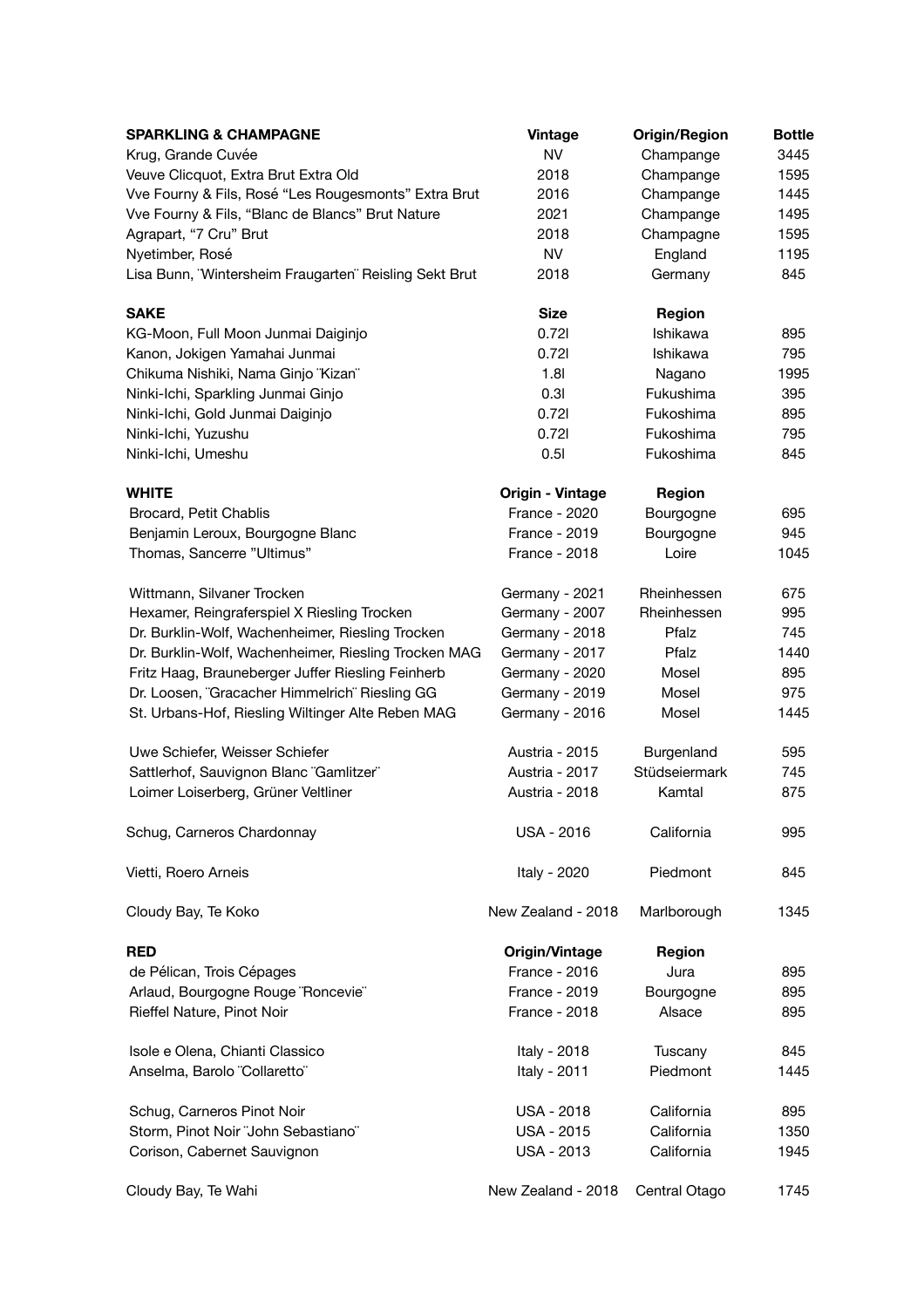| <b>EARTH</b>                            |              |                   | <b>NOK</b> |
|-----------------------------------------|--------------|-------------------|------------|
| Emilio Lustau, Fino del Puerto          | Spain        | <b>Jerez</b>      | 620        |
| AT Roca Xarel-lo Penedès                | Spain - 2017 | Catalonia         | 795        |
| Telmo Rodriguez, Gaba do Xil Mencia Red | Spain - 2017 | Galicia           | 595        |
| <b>SWEET DROPS</b>                      |              |                   |            |
| Kracher, Cuvée Beerenauslese            | Austria      | <b>Burgenland</b> | 565        |
| Quinta de la Rosa, LBV Port             | Portugal     | Douror            | 630        |
| Domaine Bru-Baché, La Quintessence      | France       | Jurancon          | 1120       |
| <b>BRENNEVIN</b>                        |              |                   |            |
| <b>Belvedere Pure Vodka</b>             |              | 130               |            |
| <b>Hennessy VS</b>                      |              | 130               |            |
| Hennessy XO                             | 320          |                   |            |
| Remy Martin V.S.O.P. Cognac             | 130          |                   |            |
| Nikka From The Barrel                   |              | 130               |            |
| Nikka Coffey Grain Whisky               |              | 130               |            |
| Nikka Coffey Malt Whisky                |              | 130               |            |
| Glenmorangie Original                   |              | 130               |            |
| Maker's Mark Whiskey                    |              | 130               |            |
| Jameson Irish Whiskey                   |              | 115               |            |
| Hendrick's Gin                          |              | 130               |            |
| <b>Roku Gin</b>                         |              | 115               |            |
| Havana Club Anejo Especial              |              | 105               |            |